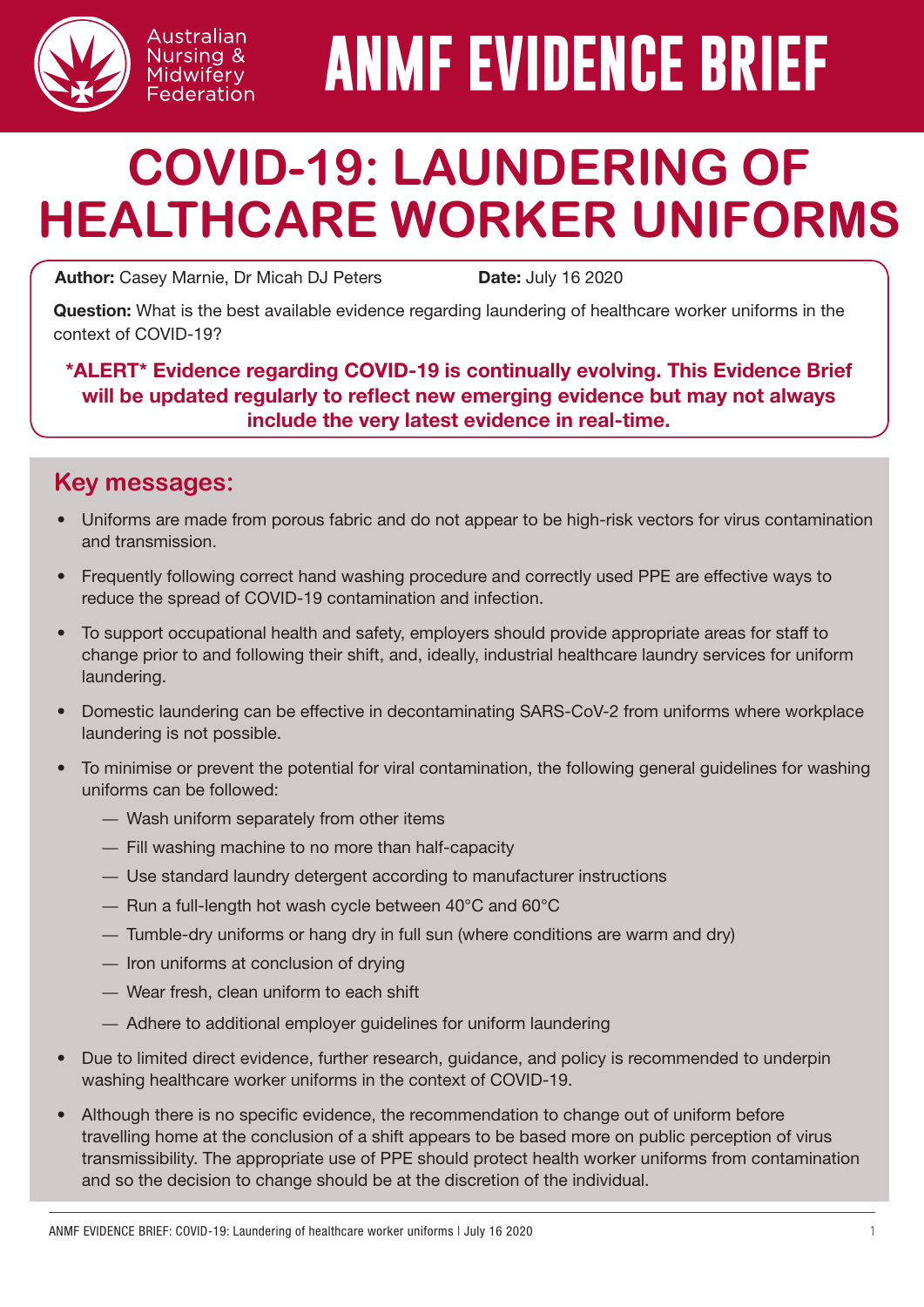# **Background**

COVID-19 (from 'severe acute respiratory syndrome coronavirus 2' (or 'SARS-CoV-2') is a newly discovered (novel) coronavirus first identified in Wuhan, Hubei province, China in 2019 as the cause of a cluster of pneumonia cases.<sup>1</sup> Coronaviruses are similar to a number of human and animal pathogens including some of those which cause the common cold as well as more serious illnesses such as Severe Acute Respiratory Syndrome (SARS or SARS-CoV-1) and Middle East Respiratory Syndrome (MERS). Since discovery, COVID-19 has spread to many countries and was declared a global emergency by the World Health Organization (WHO) on January 30, 2020,<sup>1</sup> and a pandemic on March 11.<sup>2</sup> There is concern regarding the potential for contaminated healthcare worker uniforms to act as vectors for the transmission of COVID-19 virus and limited evidence and advice regarding the laundering of uniforms, particularly in domestic/home contexts.3

#### Healthcare worker uniforms as a vector for viral transmission

While it is generally accepted that uniforms can be vectors for the transmission of pathogens more broadly, studies conducted and subsequent scientific literature largely describes the presence and transmission of bacterial pathogens such as methicillin resistant Staphylococcus aureus (MRSA), Clostridium difficile, and vancomycin-resistant enterococci (VRE) rather than viral pathogens.<sup>4</sup> This suggests further research and policy should be pursued to inform guidelines that ensure health workers are not being placed at risk of infection where they are required to wash their own uniforms. In the specific case of the SARS-CoV-2 virus however, the below findings, provide some evidence to suggest it is unlikely the virus is transmissible via staff uniforms and that standard safety precautions such as frequent hand washing and correct use of personal protective equipment (PPE) are the most effective methods to limit contamination and spread of the virus.<sup>5</sup>

In the absence of direct evidence describing the persistence and transmissibility of SARS-CoV-2 on health worker uniforms, inferences must be made from evidence describing other similar enveloped respiratory viruses such as Influenza A and Severe Acute Respiratory Syndrome (SARS). The viability of Influenza A for example is largely informed by the porosity of the surface it is occupying; one study indicated that the virus was undetectable on porous surfaces such as paper, tissue, and pyjamas after 8 – 12 hours, and on hard surfaces, only reduced to undetectable levels after 24 – 48 hours. Further, transfer of viable Influenza A virus from tissue paper was only possible within 15 minutes of deposition as opposed to 24 hours for stainless steel.<sup>6</sup> Another study describing the survival of SARS found that there was a rapid loss of infectivity where a viral load was applied to paper and cotton materials. In this study no toxic cell culture was taken from paper, a disposable gown or a cotton non-disposable gown. This was again in contrast to solid surfaces where the depletion of viral activity was observed to take much longer.<sup>7</sup>

Further, a study observing the survival of Influenza A on contaminated clothing found the amount of infectious virus recovered from clothing samples to be correlated with the amount of residual water deposited on the cloth during virus preparation of the samples. The paper suggested in a natural environment, water from infected droplets would evaporate quickly and that while indirect transmission of the virus via clothing may occur, this would be under limited circumstances.<sup>8</sup>

A study of teachers working in a childcare setting looked to determine whether personal clothing was contaminated with viral RNA of human rhinovirus (hRV) and whether the clothing could act as a vector for transmission. Over the course of days where teachers were observed, hRV was most commonly found in nasal samples, and about half as frequently on clothing samples. Human rhinovirus was not detected in both nasal or clothing samples on the same day and the virus samples rarely persisted on clothing samples for the entirety of a day. The relatively less frequent occurrence of positive samples on clothing suggested it to be an infrequent vector of transmission.<sup>9</sup>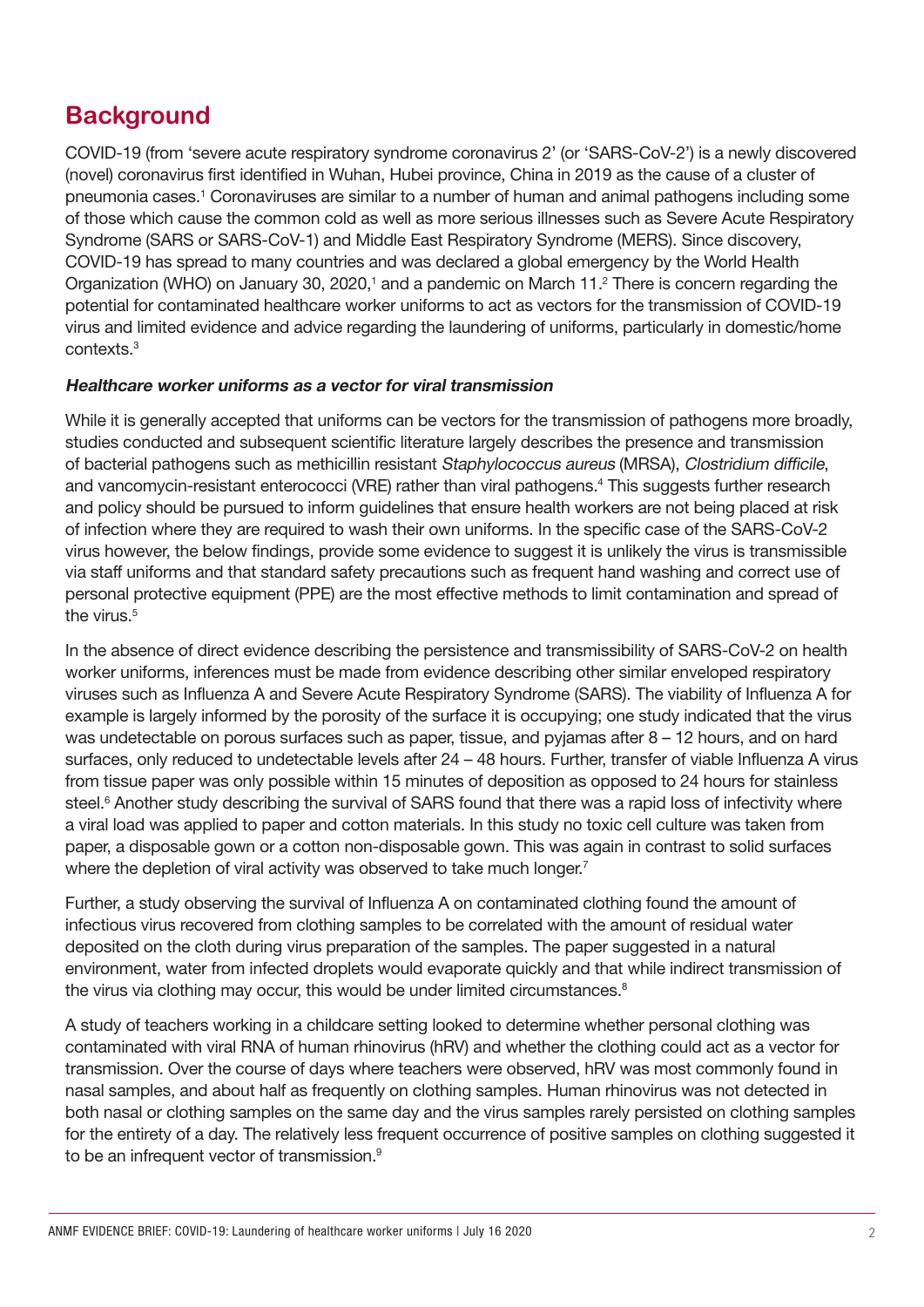In a clinical setting and in the provision of direct care to COVID-19 patients, PPE is required and covers staff uniforms. Where PPE is used correctly, uniforms should not become contaminated.<sup>10</sup> For those healthcare workers who are not providing direct care to COVID-19 patients, but may be near either identified or potential carriers, there is evidence to suggest that unless direct contact is made, it is unlikely that uniforms will become contaminated.<sup>11</sup> Healthcare workers not in direct care or near to patients with suspected or confirmed COVID-19 infection should also follow recommended physical distance advice of 1.5-2m.12

Further to discussion regarding the persistence of respiratory viruses on uniforms, studies into the environmental persistence of COVID-19 suggest that no infectious level of the virus exists on cloth after two days. Further to this COVID-19 is also inactivated after a five minute inoculation within disinfectant solutions at room temperature (22°C), or after being exposed to a 56°C environment for 30 minutes.13 Further laboratory research has also indicated that the use of heat is effective in deactivating the virus.<sup>14</sup> These environmental susceptibilities indicate COVID-19 is likely vulnerable to standard chemical and thermal disinfection procedures such as domestic hot-wash laundering.

#### Evidence for domestic laundering of health worker uniforms

While hospitals do offer laundry and linen cleaning services, these services are not always extended to all staff. Many healthcare workers are required to wash their uniforms at home.<sup>15, 16</sup> It should also be noted that not all healthcare worker staff who are in potential contact with COVID-19 work in hospitals or have access to industrial facilities (e.g. aged care staff).

A review of scientific literature found the evidence directly related to the laundering of healthcare worker uniforms was limited, and that guidance for the appropriate handling of uniforms was generally derived from industrial hospital linen processing where the decontamination of textiles is based on principles of chemical and thermal disinfection. Identified studies were typically small scale and in some ways methodologically flawed. However, the studies conducted did not provide clear indication that home laundering of garments was inferior to industrial laundering or that uniforms posed a significant contamination risk in the domestic setting.<sup>17, 18</sup> These reviews support older research that has found the amount of active virus remaining on cloth to be significantly reduced by a hot wash and detergent cycle.19 Studies looking to inform recommendations for the general laundering of staff uniforms identified that a domestic wash should involve a hot-wash with laundry detergent at  $60^{\circ}$ C,<sup>15</sup> or in the case of another study, a cooler wash at  $40^{\circ}$ C followed by a tumble-dry and ironing routine, i.e. uniforms should be washed at 40°C, tumble dried for 30 minutes and ironed.16 As an alternative to tumble drying; ultraviolet radiation from natural sunlight in the outdoor environment has demonstrated significant virucidal qualities, particularly for enveloped viruses.<sup>6</sup> It must be noted however, that a method of drying via natural sunlight would only be effective in dry and warmer climates and that the SARS-CoV-2 virus is relatively stable at lower temperatures.<sup>6, 13</sup> This infers that an outdoor drying method would only be recommended in dry, warm and sunny conditions within countries that see extended hours of daylight.

In direct relation to COVID-19, peak bodies such as the WHO, CDC, and European Centre for Disease Prevention (ECDP) provide minimal specific guidance on procedures for the domestic laundering of uniforms, however in regard to the washing of linen and other textiles, it is generally recommended that standard washing procedures, inclusive of hot wash cycles and laundry detergents, be followed.<sup>20-22</sup>

Importantly, the UK government offers the suggestion that all staff be provided with changing rooms, to change into their uniform before working; and that healthcare laundry services be offered to all staff. Where uniforms cannot be laundered by a healthcare service the uniform should be laundered separately to other household linen, at a load no more than half the machines capacity; this wash should be conducted at the maximum temperature the fabric can handle, tumble dried and ironed.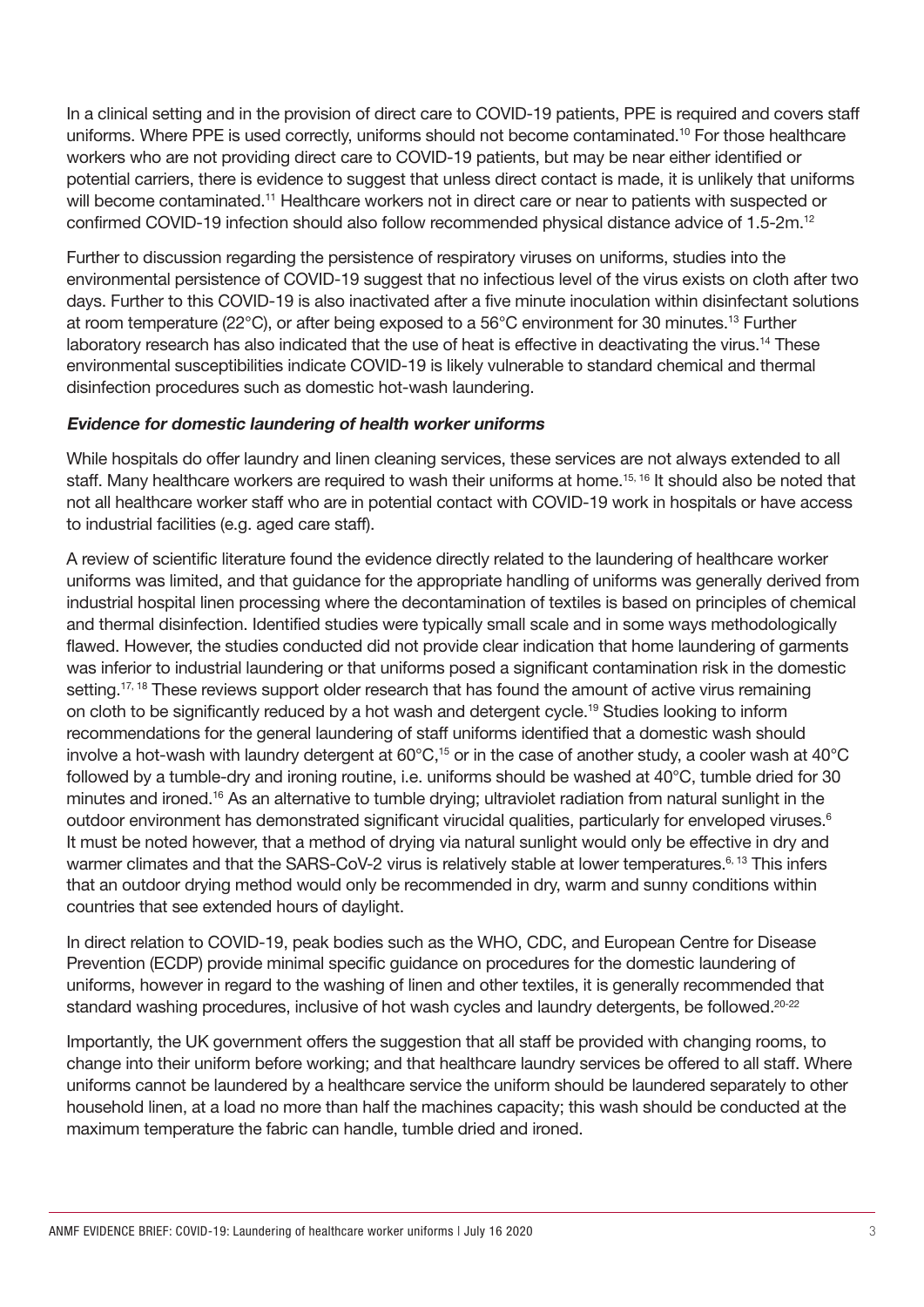Further to the above recommendations, the advice to change in and out of uniform at work, to avoid wearing of the uniform during commute, is said to be largely driven by a public perception of uniform contamination and viral transmissibility as opposed to any evidence of actual infection risk from the SARS-CoV-2 virus via this medium.<sup>23</sup> Notably the New South Wales government and the Clinical Excellence Commission indicate that health workers can wear their uniform outside the hospital, and for community visits, as the use of PPE protects uniforms from contact with blood and body fluid. It is indicated that any decision to change out of a uniform before leaving work should be a personal choice rather than a requirement.24 Some Australian jurisdictions do suggest staff change out of uniforms at the conclusion of their shift however this is communicated as a recommendation rather than mandated as a requirement.<sup>25</sup>

### **References**

- 1. World Health Organization. Rolling updates on coronavirus disease (COVID-19): World Health Organization. 2020. Available from:<https://www.who.int/emergencies/diseases/novel-coronavirus-2019/events-as-they-happen>.
- 2. World Health Organization. WHO Director-General's opening remarks at the media briefing on COVID-19 11 March 2020. 11 Mar 2020. Available from: [https://www.who.int/dg/speeches/detail/who-director-general-s](https://www.who.int/dg/speeches/detail/who-director-general-s-opening-remarks-at-the-media-briefing-on-covid-19---11-march-2020)[opening-remarks-at-the-media-briefing-on-covid-19---11-march-2020.](https://www.who.int/dg/speeches/detail/who-director-general-s-opening-remarks-at-the-media-briefing-on-covid-19---11-march-2020)
- 3. Dinham A. Minister slams 'unacceptable' abuse of healthcare workers wearing uniforms in public: SBS. 2020. Available from: [https://www.sbs.com.au/news/minister-slams-unacceptable-abuse-of-healthcare-workers](https://www.sbs.com.au/news/minister-slams-unacceptable-abuse-of-healthcare-workers-wearing-uniforms-in-public)[wearing-uniforms-in-public](https://www.sbs.com.au/news/minister-slams-unacceptable-abuse-of-healthcare-workers-wearing-uniforms-in-public).
- 4. Mitchell A, Spencer M, Edmiston C. Role of healthcare apparel and other healthcare textiles in the transmission of pathogens: a review of the literature. Journal of Hospital Infection. 2015;90(4):285-92.
- 5. World Health Organization. Recommendation to Member States to improve hand hygiene practices widely to help prevent the transmission of the COVID-19 virus World Health Organization. 2020. Available from: [https://](https://www.who.int/docs/default-source/inaugural-who-partners-forum/who-interim-recommendation-on-obligatory-hand-hygiene-against-transmission-of-covid-19.pdf) [www.who.int/docs/default-source/inaugural-who-partners-forum/who-interim-recommendation-on-obligatory](https://www.who.int/docs/default-source/inaugural-who-partners-forum/who-interim-recommendation-on-obligatory-hand-hygiene-against-transmission-of-covid-19.pdf)[hand-hygiene-against-transmission-of-covid-19.pdf.](https://www.who.int/docs/default-source/inaugural-who-partners-forum/who-interim-recommendation-on-obligatory-hand-hygiene-against-transmission-of-covid-19.pdf)
- 6. Weber TP, Stilianakis NI. Inactivation of influenza A viruses in the environment and modes of transmission: A critical review. Journal of Infection. 2008;57(5):361-73.
- 7. Lai MYY, Cheng PKC, Lim WWL. Survival of Severe Acute Respiratory Syndrome Coronavirus. Clinical Infectious Diseases. 2005;41(7):e67-e71.
- 8. Ikeda K, Tsujimoto K, Suzuki Y, Koyama AH. Survival of influenza A virus on contaminated student clothing. Exp Ther Med. 2015;9(4):1205-8.
- 9. Gralton J, McLaws M-L, Rawlinson WD. Personal clothing as a potential vector of respiratory virus transmission in childcare settings. Journal of Medical Virology. 2015;87(6):925-30.
- 10. Peters MDJ. COVID-19: Personal protective equipment: Australian Nursing and Midwifery Federation. 2020. Available from: [http://www.anmf.org.au/documents/ANMF\\_Evidence\\_Brief\\_COVID-19-PPE.pdf.](http://www.anmf.org.au/documents/ANMF_Evidence_Brief_COVID-19-PPE.pdf)
- 11. Ong SWX, Tan YK, Sutjipto S, Chia PY, Young BE, Gum M, et al. Absence of contamination of personal protective equipment (PPE) by severe acute respiratory syndrome coronavirus 2 (SARS-CoV-2). Infect Control Hosp Epidemiol. 2020:1-3.
- 12. Peters MD. COVID-19: Social distancing and containment: Australian Nursing and Midwifery Federation. 2020. Available from: http://anmf.org.au/documents/ANMF\_Evidence\_Brief\_COVID-19%20-Social\_distancing\_and [containment.pdf.](http://anmf.org.au/documents/ANMF_Evidence_Brief_COVID-19%20-Social_distancing_and_containment.pdf)
- 13. Chin AWH, Chu JTS, Perera MRA, Hui KPY, Yen H-L, Chan MCW, et al. Stability of SARS-CoV-2 in different environmental conditions. Lancet Microbe. 2020.
- 14. Pastorino B, Touret F, Gilles M, De Lamballerie X, Charrel RN. Heat Inactivation of Different Types of SARS-CoV-2 Samples: What Protocols for Biosafety, Molecular Detection and Serological Diagnostics? Viruses. 2020;12(7):735.